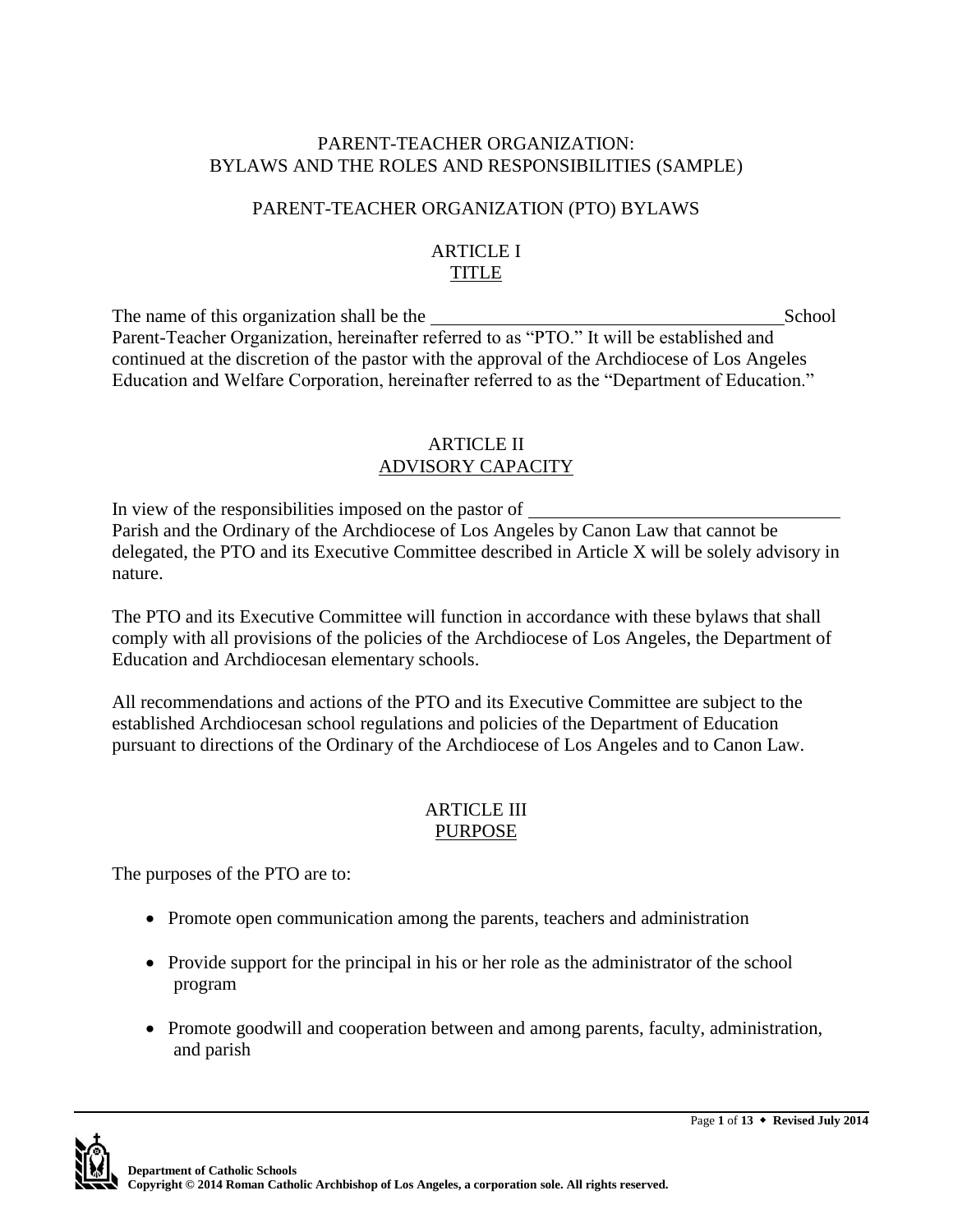- Direct and coordinate parental support through parent education activities and social functions that build community
- Help build and enhance the faith community of School and Parish
- Raise funds for the school
- Coordinate the service and volunteer programs
- Lobby for legislation that has a positive impact on the school and its students

In addition, the PTO exists to support the principal and staff in their endeavors to provide quality, Catholic education for all students and to help parents and teachers develop a mutual understanding of and appreciation for the ideals of Catholic education, especially in terms of proclaiming the Gospel message, building community, and educating for service and worship.

#### ARTICLE IV MEMBERSHIP

The membership of the PTO shall be drawn entirely from the following:

- The pastor of the parish or his delegate
- The principal of the school
- The faculty and staff of the school
- The parents and/or legal guardians of pupils currently enrolled in School School

## ARTICLE V MODERATOR AND ADMINISTRATIVE OFFICER

The pastor or his delegate shall be "ex officio" moderator of the PTO. The principal shall serve as the administrative officer of the PTO.

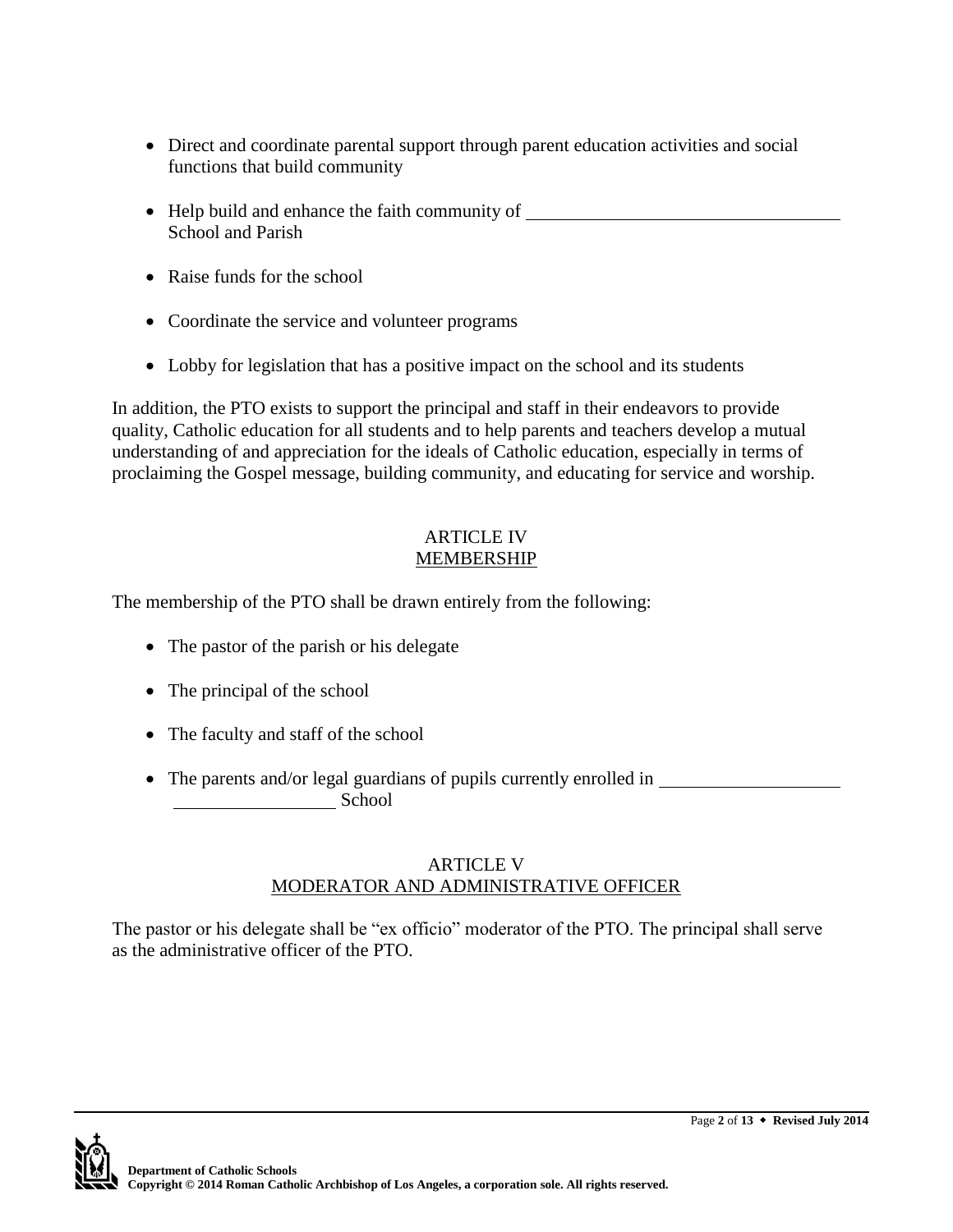#### ARTICLE VI FINANCIAL ISSUES

Subject to the Department of Education, the pastor shall have the responsibility for all budgetary and financial decisions affecting the school, including PTO funds and fundraising, tuition charges, and salaries, and may not delegate such responsibilities.

#### ARTICLE VII EMPLOYMENT OF STAFF

With the approval of the pastor and the Department of Education, the principal shall have the responsibility for selection, supervision, and if required, termination of faculty and may not delegate these responsibilities.

#### ARTICLE VIII **FINANCES**

Financial operation of the PTO shall be governed by the following regulations:

- The PTO may have a bank account separate from that of the school; however, at the close of each fiscal year, funds shall be transferred to the school bank account so that the PTO bank account balance does not exceed \$1000.00
- All monies received by the PTO through membership dues and fund raising activities are to be deposited into the PTO account within five (5) to seven (7) days after receipt
- All monies (cash and check) received shall have a corresponding receipt which is given to the donor
- All expenses incurred by the PTO are to be paid from the PTO account
- A detailed financial report of the account shall be provided to the principal, pastor and PTO Executive Committee on a monthly basis
- The signatures of the Archbishop, the Moderator of the Curia, the pastor, the principal, and the treasurer will be on the PTO account
- Two signatures, one of which is that of the principal or pastor, are required for all expenditures over \$200.00
- All monies in excess of membership dues should be transferred quarterly to the school bank account

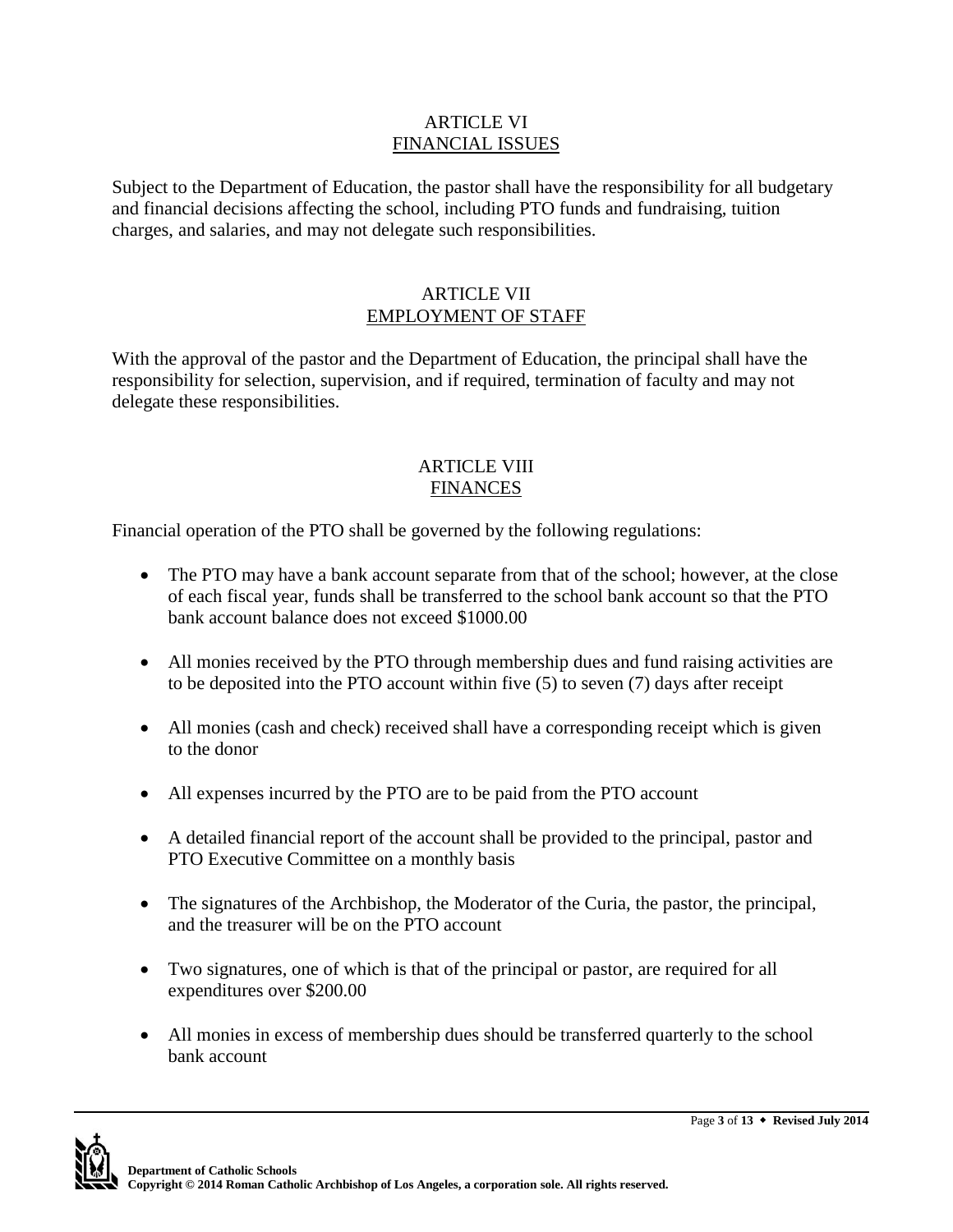• The treasurer shall maintain all statements, records, and books of original entry at a designated secure site at the school

#### ARTICLE IX OFFICERS OF THE PTO

Officers of the PTO shall be the president, vice president, secretary, treasurer, and parliamentarian.

The principal shall serve as administrative officer and the pastor shall serve as ex officio moderator of the PTO.

#### ARTICLE X MEMBERSHIP OF THE PTO EXECUTIVE COMMITTEE

Members of the PTO Executive Committee shall include the president, vice president, secretary, treasurer, and parliamentarian of the PTO, and chairpersons of the standing committees. In addition, the PTO Executive Committee shall include the principal of the school and the pastor.

## ARTICLE XI NOMINATION OF OFFICERS

Officers for the PTO shall be nominated by the membership in April and will be appointed by the pastor in May of each year. Officers shall assume their position at the June meeting of the PTO Executive Committee. Officers shall serve annually and may be reappointed to additional terms.

#### ARTICLE XII REGULAR MEETINGS OF THE EXECUTIVE COMMITTEE

Regular planning meetings of the PTO Executive Committee shall take place monthly during the school year. Special meetings of the Executive Committee may be called by the president, principal, or pastor.

- Quorum: For the purpose of transacting official business, it shall be necessary that a twothirds majority of total members of the Executive Committee be present
- A simple majority of those present and voting shall carry a motion

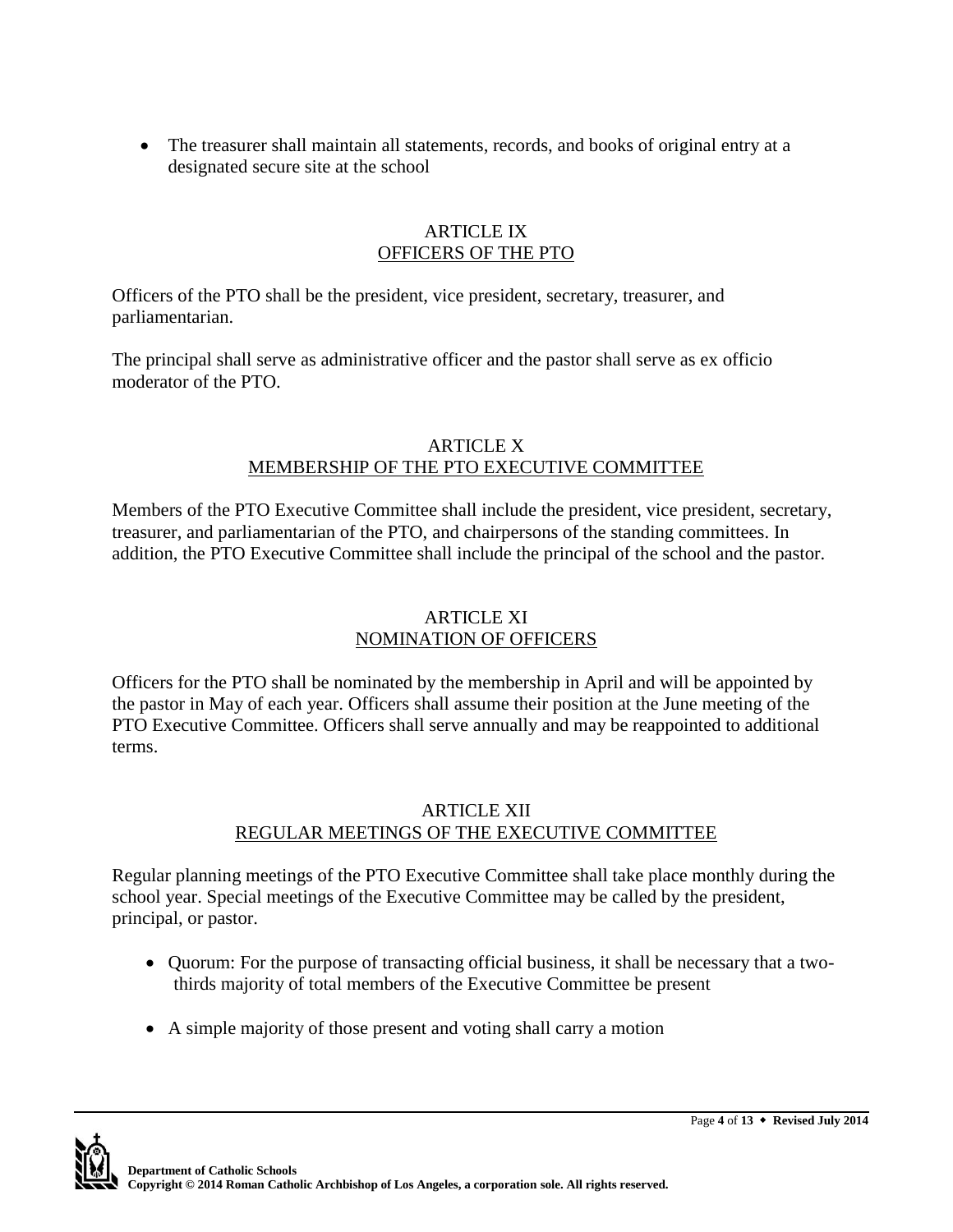A written record of all acts of the Executive Committee shall be maintained and preserved by the secretary. They shall be available for inspection or reference by members of the PTO at any time in the school office

#### ARTICLE XIII CONDUCT OF MEETINGS OF THE PTO EXECUTIVE COMMITTEE

Whenever an agenda item is presented for action at an Executive Committee meeting, the members will attempt to reach a consensus after careful consideration and discernment in a spirit of cooperation.

Formal votes, utilizing parliamentary procedure, may be utilized at the discretion of the president. A simple majority will carry motions.

The agenda of meetings shall be:

- 1. Opening prayer
- 2. Calling of the roll
- 3. Approval of minutes
- 4. Treasurer's report
- 5. Correspondence
- 6. Committee reports
- 7. Unfinished business
- 8. New business
- 9. Communications
- 10. Closing prayer
- 11. Adjournment

Meetings of the PTO Executive Committee should normally not exceed ninety minutes.

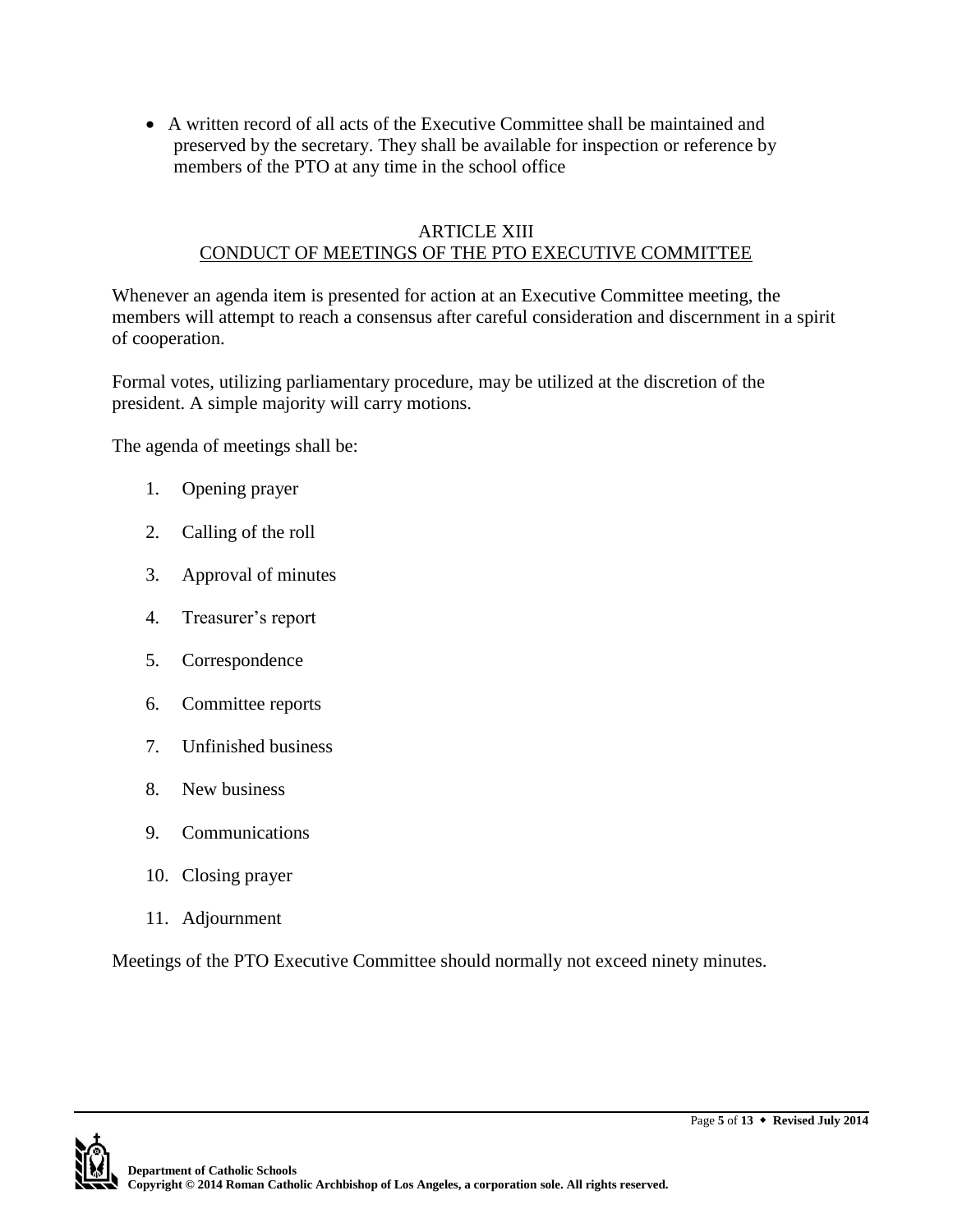## ARTICLE XIV DUTIES OF OFFICERS

The president shall:

- Preside at all regular and special meetings of the PTO Executive Committee, and all PTO meetings
- Serve as the liaison between the PTO and the pastor and principal
- Appoint all committee chairpersons with the approval of the principal and pastor

The vice president shall:

- Preside in the absence of the president
- Chair ad hoc committees as requested by the president
- Perform the duties of the president when the president is unable to do so

The secretary shall:

- Be responsible for recording the minutes of the PTO Executive Committee and general meetings
- Provide copies of minutes for all meetings after consultation with the president and principal
- Maintain a permanent record of all minutes and resolutions
- Forward a copy of all minutes to the PTO president and principal
- Keep a record of all incoming and outgoing mail
- Respond to all social and business correspondence
- Report the previous month's activity to the PTO Executive Committee

The treasurer shall:

• Receive the monthly bank statement from the principal

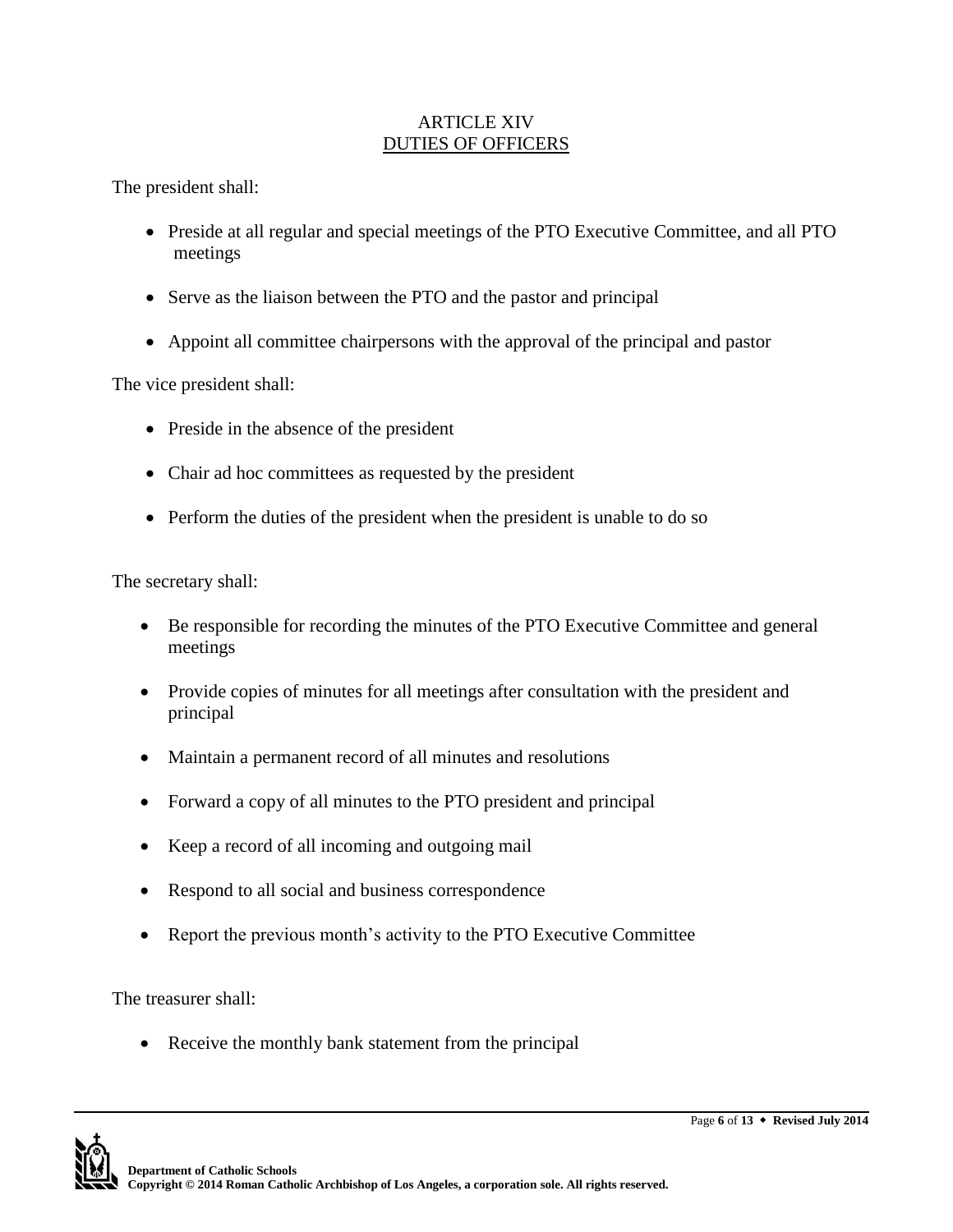- Be responsible for maintaining and reconciling of the PTO bank account and keeping correct and accurate records of all deposits and withdrawals
- Report to the PTO Executive Committee at each regular meeting
- Prepare monthly written reports concerning the finances of the PTO as may be requested by the pastor, principal and/or PTO Executive Committee
- Make available for inspection at the request of the pastor or principal, any and all statements and books of original entry
- Be responsible for receiving approval for all monies not budgeted for and expenditures in excess of \$200 and insuring that all reimbursements are paid by check, with receipts or invoices as documentation
- Be responsible for acquiring all receipts, bills or invoices that account for disbursements, and for keeping an up-to-date file of all receipts, bills, and invoices

The parliamentarian shall:

- Assist the president as needed
- Serve as a resource to various committees
- Coordinate New Parent Orientation and Open House
- Serve as chair of ad hoc committees, as needed
- Chair Executive Committee meetings if the president and vice president have a conflict of interest or wish to participate in discussion

#### ARTICLE XV STANDING COMMITTEES

The standing committees of the PTO are:

- Hospitality Committee
- Nominating Committee

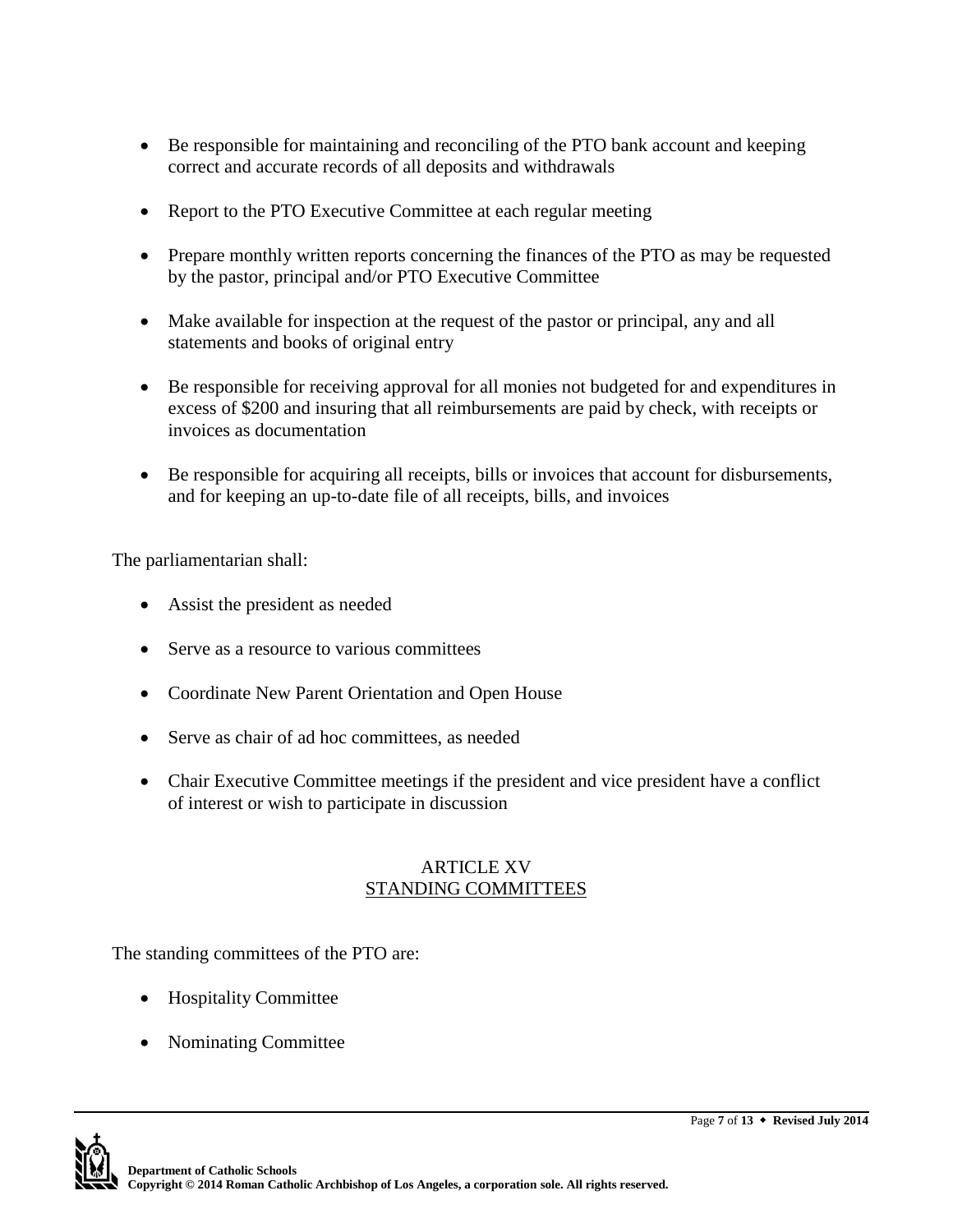- Parish Service Committee
- Political Action Committee
- Volunteer Services Committee
- Fundraising Committee

The president of the PTO shall appoint chairpersons for standing committees in May of each year, with the approval of the principal and pastor. Committee chairpersons shall serve annually and may be reappointed to additional terms.

The president of the PTO shall provide a written charge for each standing committee annually.

#### ARTICLE XVI SPECIAL COMMITTEES

Special committees shall be established by the president, with the approval of the principal and pastor.

#### ARTICLE XVII AMENDMENTS

Subject to all current provisions of Archdiocesan school policy, the bylaws may be amended by a vote of two-thirds of the PTO Executive Committee.

Amendments must be presented to the pastor for approval.

Insofar as it complies with all current provisions of archdiocesan policy concerning the structure and operation of the Parent Teacher Organization, the foregoing bylaws are duly approved by the Archdiocese of Los Angeles Education and Welfare Corporation. When executed by the pastor, they shall become effective.

| Dated this | day of | . |  |
|------------|--------|---|--|
|            |        |   |  |

Name of Parish

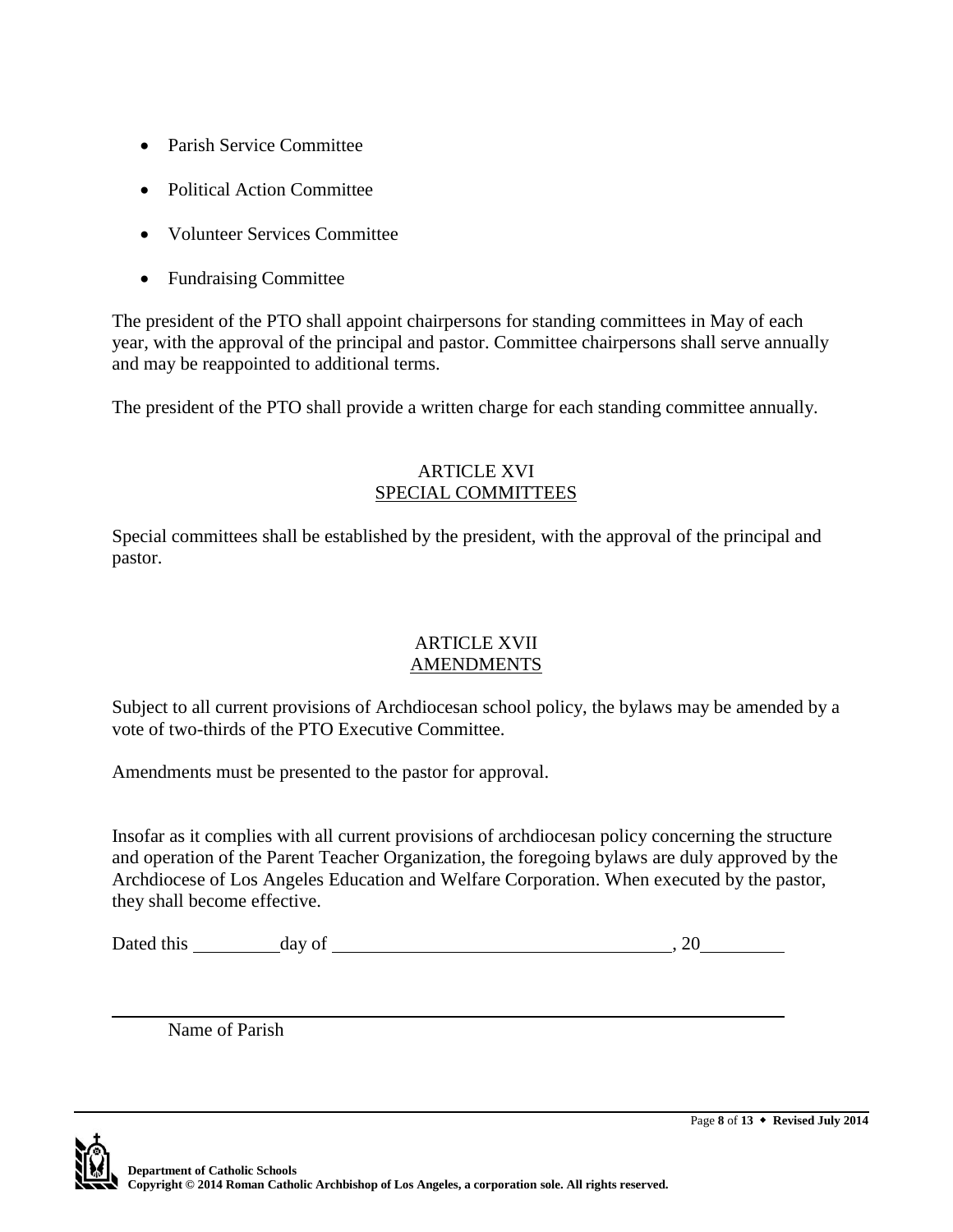By: $\frac{y}{x}$ 

Pastor

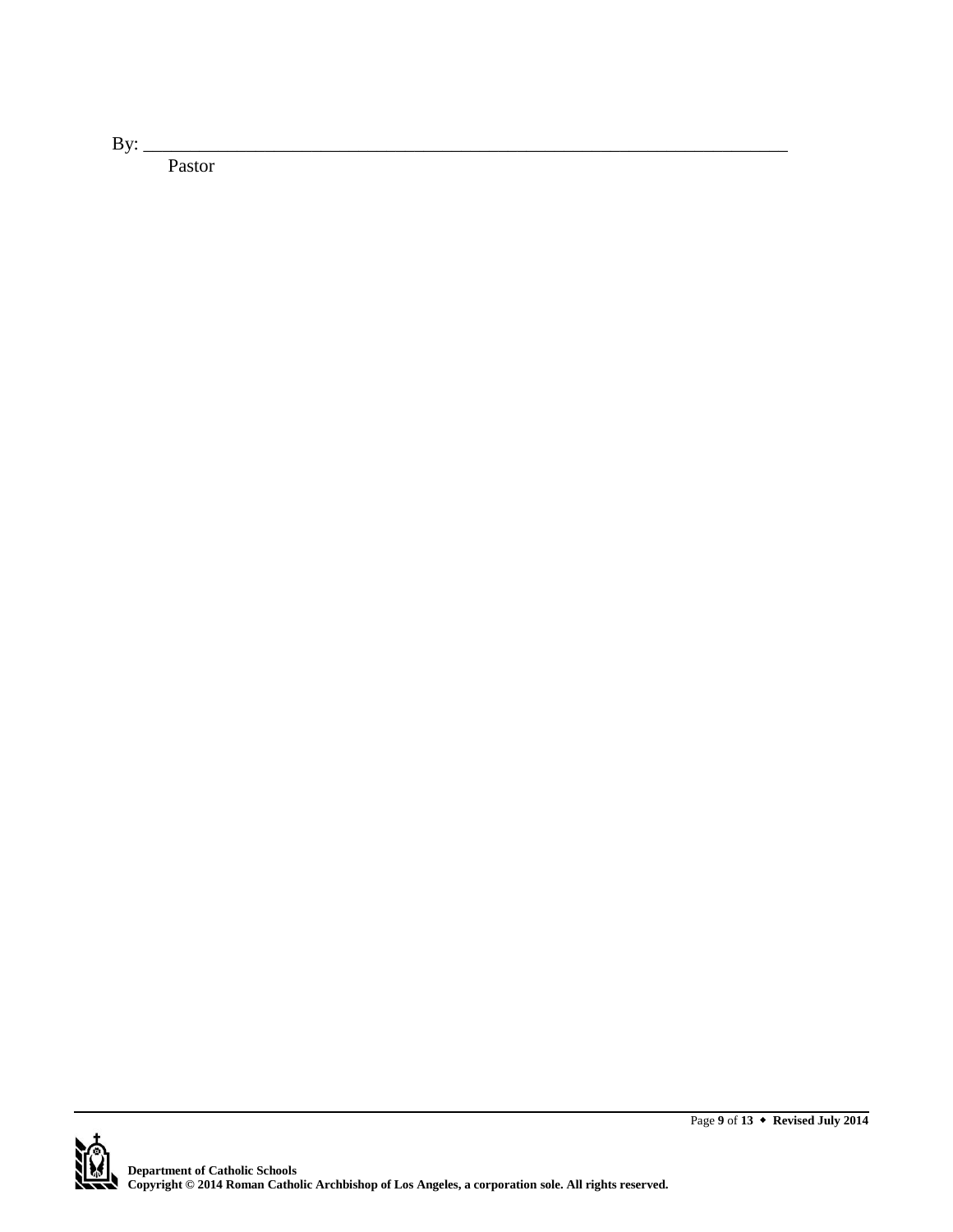# **ROLES AND RESPONSIBILITIES**

# **PTO EXECUTIVE COMMITTEE**

## **Purpose**

To provide leadership and coordination of activities for the Parent-Teacher Organization.

## **Membership**

The PTO Executive Committee shall consist of the officers of the PTO (president, vice president, secretary, treasurer, and parliamentarian) and the chairpersons of the standing committees (see PTO Bylaws, Article XV).

## **Responsibilities**

- To prepare the agenda for the monthly planning meeting
- To conduct monthly planning meetings
- To coordinate activities of various committees
- To receive reports from various committees
- To ensure that PTO proceedings are communicated to all parents and teachers
- To ensure that minutes are maintained
- To provide support for the principal
- To work with the principal in planning Parent-Teacher Organization meetings several times annually
- To approve all fundraising activities and their respective budgets
- To audit the accounting for all monies raised by PTO fundraising activities

## **PTO STANDING COMMITTEES**

#### **Hospitality Committee**

#### **Purpose**

To provide hospitality for school events and to promote school community

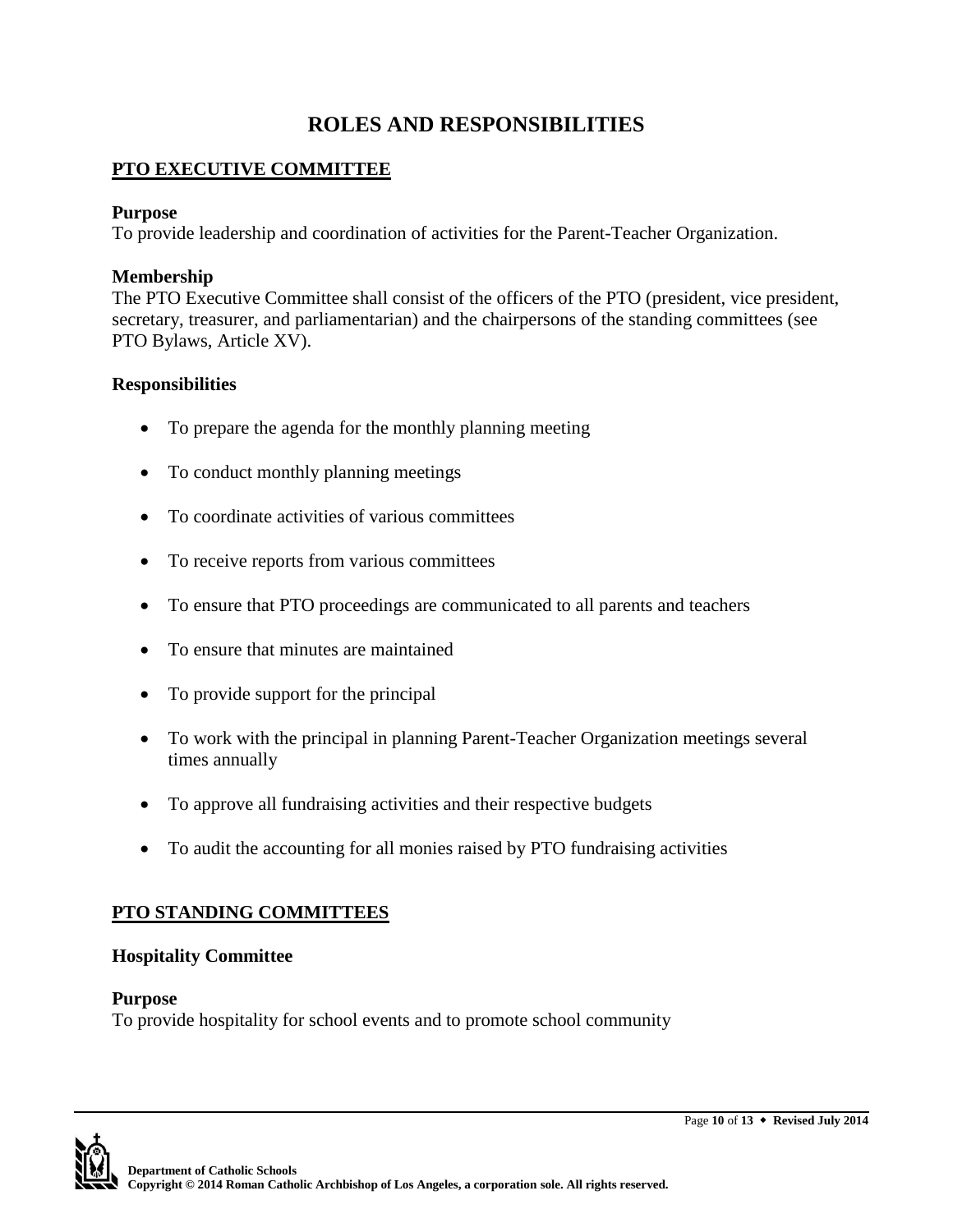## **Nominating Committee**

## **Purpose**

- To solicit suggestions from parents of people to serve on the PTO Executive Committee
- To solicit from parents where they would like to serve on committees or on the PTO Executive Committee
- To utilize the room parents as a source for suggestions for committee members
- To present a slate annually of officers and committee chairs

# **Membership**

The Nominating Committee shall consist of the president, the vice president, and the parliamentarian.

# **Responsibilities**

- To develop a questionnaire to solicit needed nominating information to fulfill the above stated purpose
- To send the questionnaire to all school parents and to summarize the information received by April 30th
- To select a slate of officers and committee chairs by May 30th
- To place parents on committees by May 30th who have the skills to complete the committee responsibilities as stated in the committee charges
- To receive approval of the slate from the pastor and principal

# **Parish Service Committee**

## **Purpose**

To promote parish service and community, and provide parent education events for school parents and parishioners.

# **Responsibilities**

To recruit and support subcommittee members to put on events

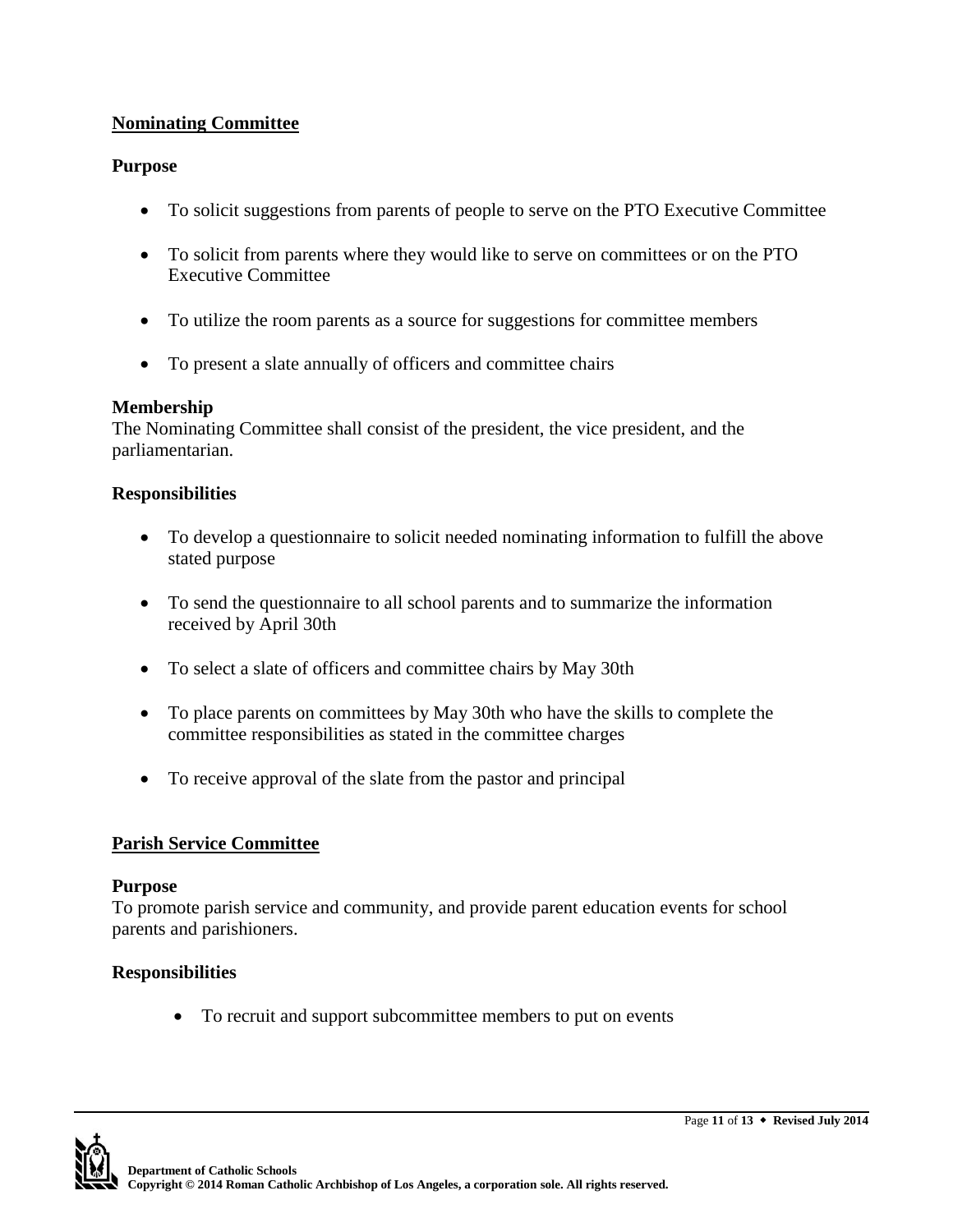- To recruit a volunteer to promote the Catholic identity of the school among the parishioners
- To facilitate the working relationship between the school and parish through communication with parish council
- To determine needs and develop ideas which build the faith community at the School.
- To communicate school events and activities to the Parish Council

# **Volunteer Committee**

## **Purpose**

To meet the needs of all PTO committees relating to volunteers by coordinating parent volunteer services and maintaining records of the parent volunteer program.

## **Responsibilities**

- To coordinate service obligations and volunteer opportunities
- To research and identify service and volunteer needs of the school, parish, and PTO committees
- To identify and recruit volunteers
- To compile and categorize a list of volunteer opportunities
- To develop an email list for volunteers
- To organize ways to recognize and thank volunteers
- To ensure service records are maintained
- To prepare end of year report to bill for unperformed service
- To evaluate and propose changes and policies for service

## **Fundraising Committee**

#### **Purpose**